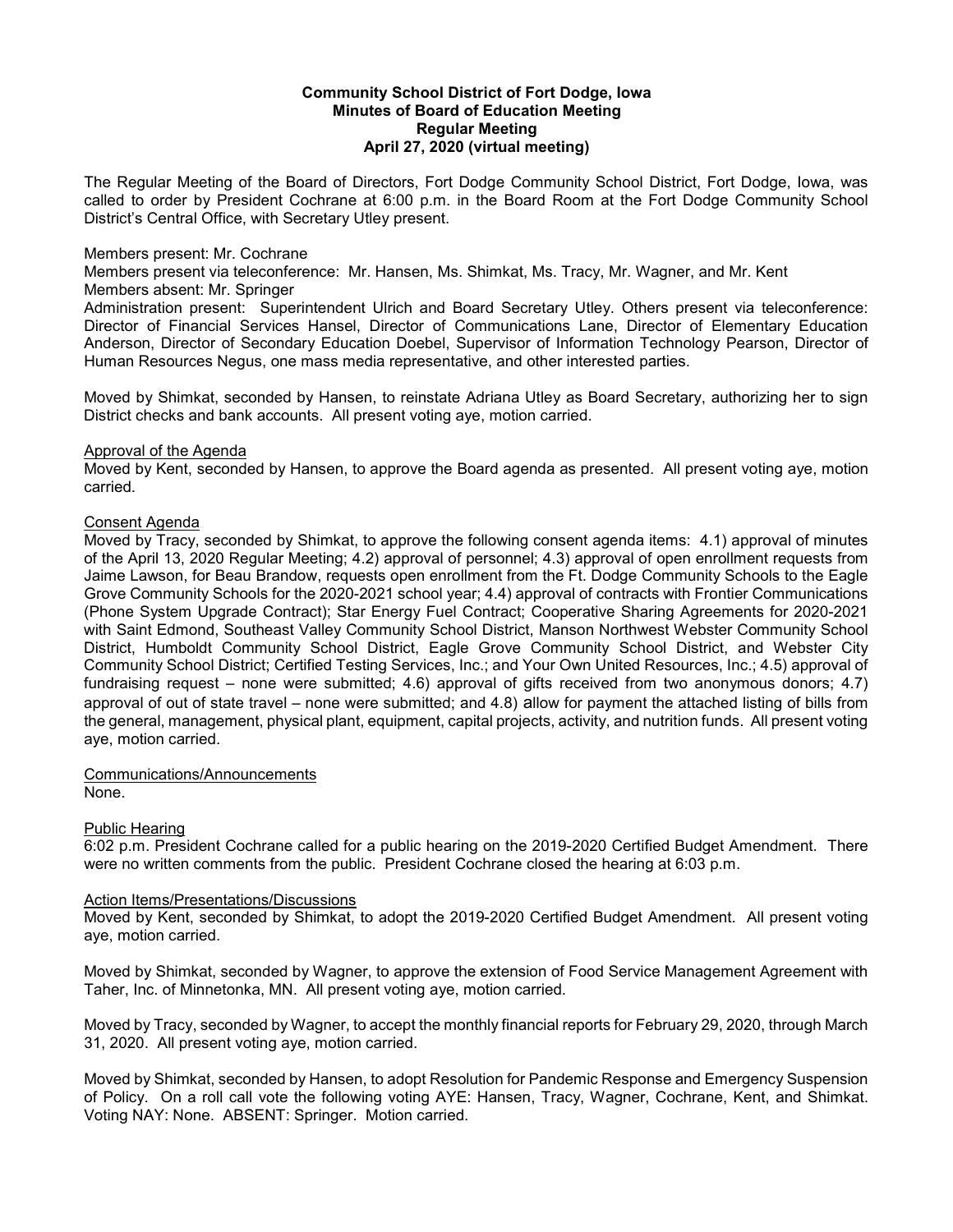Resolution 2020-15 Pandemic Response and Emergency Suspension of Policy

WHEREAS, Iowa Code Ch. 279.8 authorizes local school boards to govern their respective districts, including adopting policies for their own governance; and

WHEREAS the Board may, by formal action suspend or rescind board policy as deemed necessary, appropriate or in the best interests of the District; and

WHEREAS, on March 11, 2020, the World Health Organization characterized COVID-19 as a pandemic; and

WHEREAS, on March 13, 2020, the President of the United States declared a national state of emergency and on March 15, 2020 Iowa Governor Kim Reynolds recommended closure of all public and private K-12 schools in Iowa until April 13, 2020 to contain the spread of COVID-19; and

WHEREAS, on March 17, 2020, Iowa Governor Kim Reynolds declared a State of Public Health Disaster Emergency under the authority granted through Iowa Constitution, Art. IV, §§ 1, 8 and Iowa Code §§ 29C.6(1), 135.140(6), and 135.144 and directed implementation of the Iowa Department of Homeland Security and Emergency Management's Iowa Emergency Response Plan in response to the novel coronavirus (COVID-19); and

WHEREAS, most hourly non-exempt employees will be unable to report to work due to the District's closure and certified contract employees may be asked to work at remote locations to help provide continuity in educational services; and

WHEREAS, it fulfills a public purpose to continue to pay District hourly and classified non-exempt employees during this closure to prevent or contain the spread of COVID-19, to promote morale and to help retain current employees following the closure; and

WHEREAS, on March 17, 2020 the Iowa Legislature passed and the Governor signed SF 2408 granting waiver of the instructional time requirements in Iowa Code Ch. 279.10 for all public school districts closing before April 12, 2020 in order to prevent or contain the spread of COVID-19; and granting Governor Reynolds the ability to waive instructional time requirements for any public school district which closes on or after April 12, 2020 to prevent or contain the spread of COVID-19; and

WHEREAS, on April 17, 2020 Iowa Governor Kim Reynolds recommended extended closure of all public and private K-12 schools in Iowa though the 2019-2020 school year to contain the spread of COVID-19; and

WHEREAS, on Aril 17, 2020 Governor Reynolds and the Iowa Department of Education further recommended a waiver of instructional time requirements for the remainder of the 2019-2020 school year for school districts continuing to provide continuous learning through approved options; school districts will be required to submit to the Department of Education a Return to Learn Plan by July 1, 2020 describing ways the district intends to address disruptions to learning; and

WHEREAS, the Iowa Department of Education issued COVID-19 Guidance: Provision of Continuous Learning. This guidance allows school districts to provide either voluntary educational enrichment opportunities to students or required educational services. Voluntary educational enrichment opportunities provided to students where participation by students is not required and will not be graded other than voluntary completion of concurrent enrollment courses and credit recovery. Required educational services include educational services provided to students who are required to participate. Student work may be graded and credit may be awarded. Equity must be provided for and AEA services resume, to the extent possible, for required educational services. Competencies attained through either voluntary or required educational services may be considered if done on a voluntary basis they may only be considered after school returns to session.

NOW, THEREFORE BE IT RESOLVED, that the Fort Dodge Community School District School Board hereby suspends provisions of its board policies and/or whole policies, as identified by the District Superintendent or designee, if such suspension is necessary to implement written guidance from state or federal agencies relating to containing COVID-19 for the duration identified by the Governor of the State of Iowa, or as otherwise determined by the Board.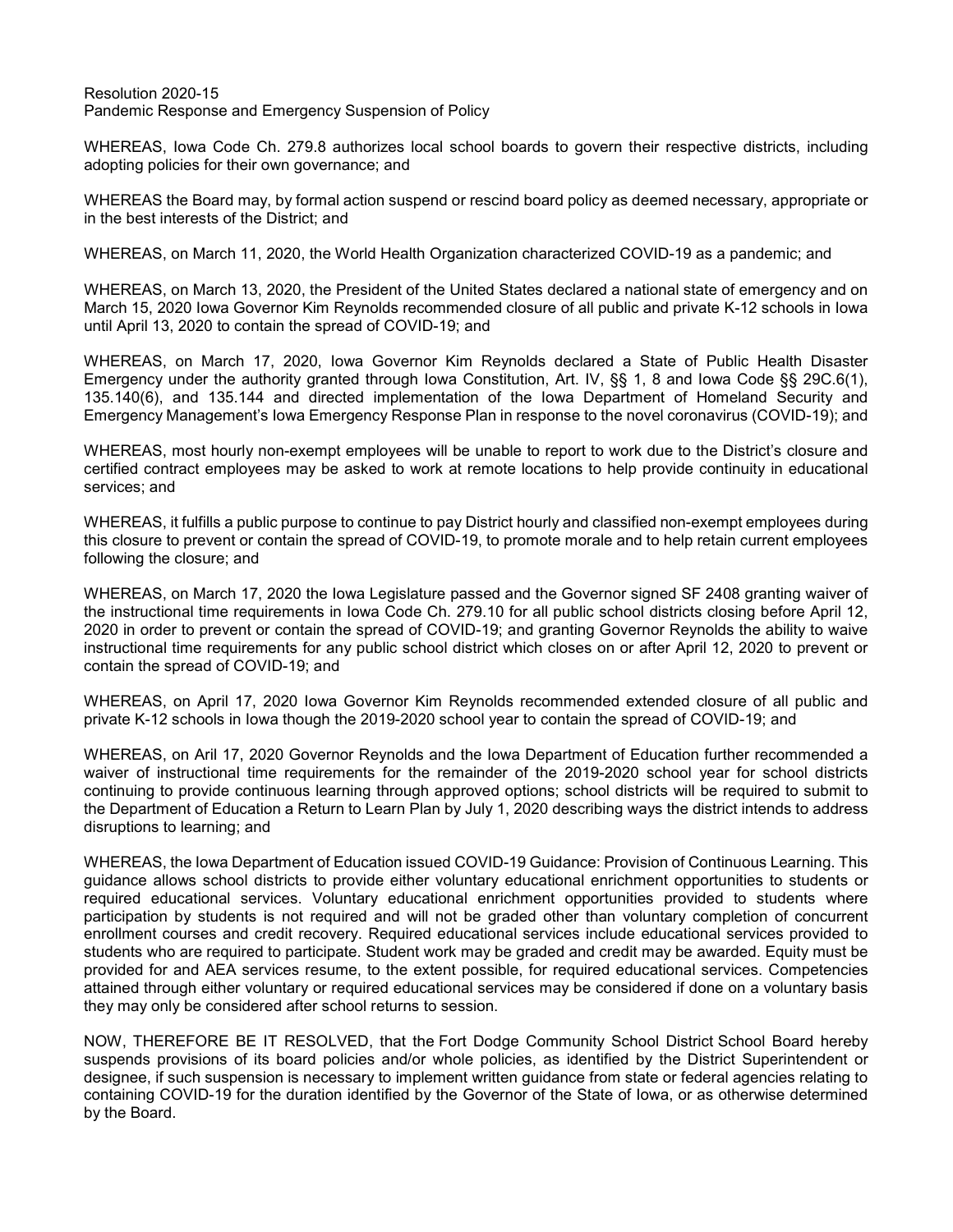BE IT FURTHER RESOLVED that the District Superintendent will consult with and report to the Board as feasible and appropriate regarding the emergency closure and efforts to implement written guidance from health and government agencies.

BE IT FURTHER RESOLVED that the District Superintendent is authorized to close any school facility without further action by the Board of Directors through the end of the 2019-2020 academic year. Such closure shall continue during the emergency created by the COVID-19 pandemic until such time as the Superintendent, in consultation with appropriate health and government authorities, deems it in the best interests of the District and its students to open schools.

BE IT FURTHER RESOLVED that the District Superintendent shall follow all Iowa Department of Education guidance requiring the submission of a Return to Learn Plan for the District by July 1, 2020;

BE IT FURTHER RESOLVED that the District Superintendent is authorized, based upon the needs of the District and guidance from health and government agencies, to direct staff assignments during District closures, including but not limited to essential employees who must report to work, employees who may be reassigned, and employees whose services are not needed.

BE IT FURTHER RESOLVED that access to public school grounds and public school buildings of the District may be limited as directed by the Superintendent during District closures.

BE IT FURTHER RESOLVED that certified, exempt employees will remain employed during the school closure and until the number of days expressed in the contract have been fulfilled, unless otherwise approved by the Board. Days that contracted employees do not report for duty either onsite if deemed an essential employee; or from a remote location for all other employees due to closure, do not constitute a fulfilled contract day except to the extent those days are forgiven by the District.

BE IT FURTHER RESOLVED that in light of this District-wide emergency closure, the Board authorizes the Superintendent to place hourly and classified non-exempt employees on paid administrative leave and to continue to pay them until the number of days expressed in the contract have been fulfilled during the period of school closure.

BE IT FURTHER RESOLVED that the District has elected to provide voluntary educational enrichment opportunities to students in the district during this period of school closures.

BE IT FURTHER RESOLVED that in the interest of public health and/or to comply with federal or state health department recommendations or guidance, the Board encourages the public to attend or listen to its open public meetings via telephone or video conference and the Board may also limit public comment to written comments.

BE IT FURTHER RESOLVED that the board reserves the right to adjust board meeting dates, times, and locations during the district-wide emergency closure in a manner consistent with the Open Meetings law, and notes that any or all board members may attend board meetings electronically as permitted by law.

BE IT FURTHER RESOLVED that execution of this Resolution is conclusive evidence of the Board's approval of this action and of the authority granted herein. The Board warrants that it has, and at the time of this action had, full power and lawful authority to adopt this instrument. This resolution will remain in full force and effect until it is rescinded or amended by subsequent action of the Board.

Adopted and approved this 27th day of April, 2020.

By: Stuart Cochrane Board President

Attest: Adriana Utley Board Secretary

Moved by Wagner, seconded by Shimkat, to approve District Chromebook purchase of 700 Lenovo 500e G2 devices in the amount of \$238,504.00 and 340 Lenovo 100e devices in the amount of \$76,054.60. All present voting aye, motion carried.